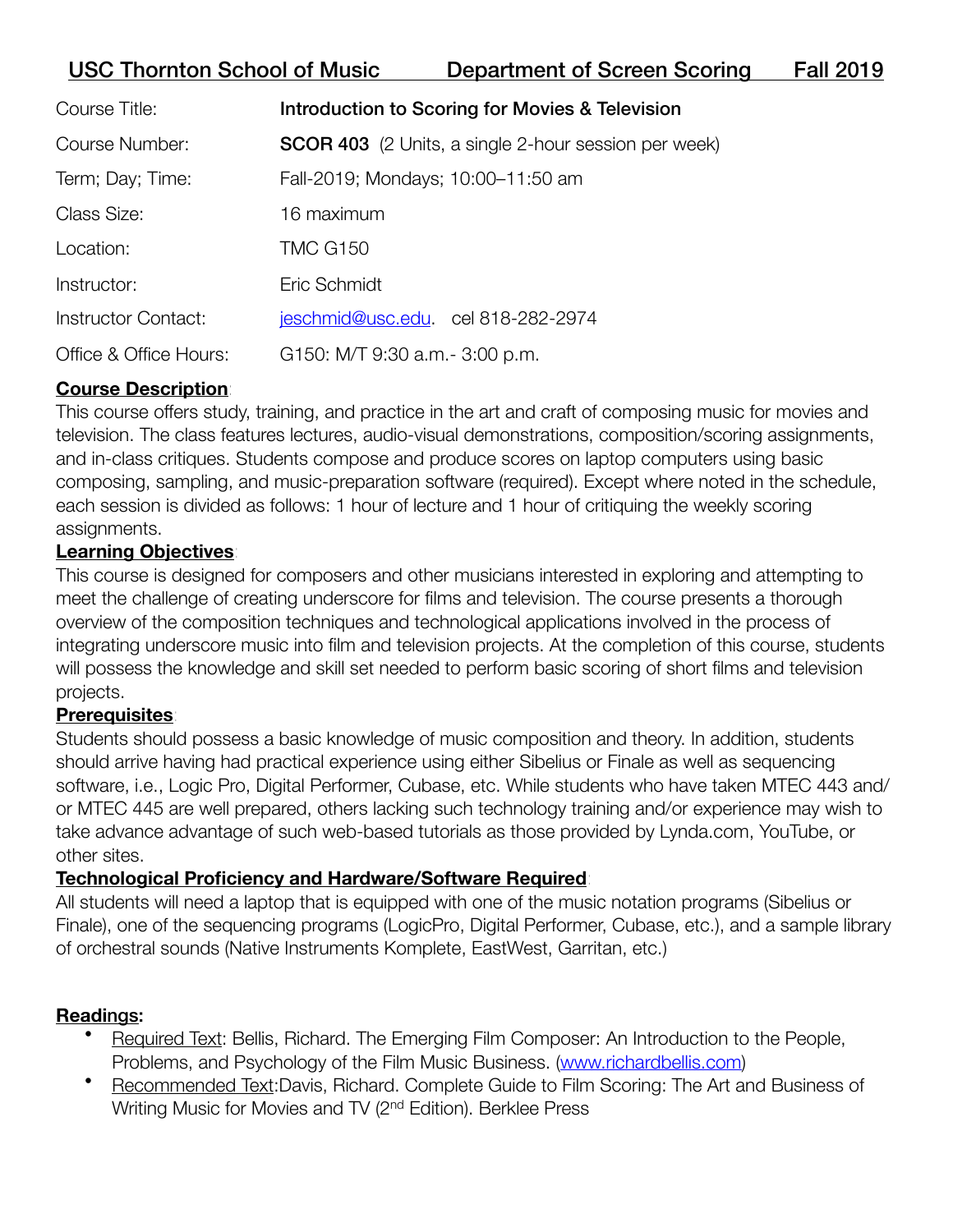## **Grad**ing:

Standard grading is based on the following: 60% for homework (composition and reading assignments); 20% for the 2 class reports; 10% for the final project ; and 10% for class participation. Most weeks (see schedule below), students are assigned a writing assignment of one "cue" (usually a single musical piece for a scene from a film or television project). They bring their computer-produced cues to the next class meeting, where they are played in class and critiqued by the professor, who invites additional comments from the class members. (Note 1: As the semester proceeds, and their knowledge of the subject increases, all students are expected to increase their level of contribution to the in-class critiques. Note 2: There is a practical aspect to this methodology: It is customary in the film and television industry for the composer's submitted cues to be critiqued by the filmmaking team, leading to requested modifications and re-writes.)

## **Course Schedule**:

### Session 1:

- Orientation: class expectations, format, schedule, grading. Art vs. Craft. Introduce commonalities and differences between concert and film composition; your "job" as a film scorer; timing and sync issues. A brief history of film scoring.
- **Lecture Topic:** "How To Begin": Setting your limitations. How to select harmonic language and instrumentation. Setting up your template. Discovering the pace of the scene. Examine 5 chord progressions.
- **Assignments:** (1) Based upon lecture material, create chord progression and then expand into solo piano piece from assigned cue sheet scene description. Sequence and make a recording. Bring into class for critique next week . 2) Read Intro and chapters 1 & 4 in Bellis book.

## Session 2:

- Critique student piano cues.
- **Lecture To**pics: "Composing Tools.1": Listen to and examine 8 printed scores that introduce a variety of compositional tools: Including, triadic, non-triadic, shifting tonalities, voice leading,bass line movement, use of various meters and odd phrasings. How to spot a scene.
- **Assignm**ent: From the provided cue sheet, compose a cue for 5-part string ensemble and sequence for delivery and presentation at next class meeting.

## Session 3:

- Critique student cues.
- **Lecture Topics:** "Composing Tools.2": Listen to and examine 4 long cues with a focus on form and structure, motivic development, use of ostinato figures and keyless writing.
- Assignment: From the provided cue sheet, compose a cue for piano, strings, and winds; then sequence for presentation in next class meeting;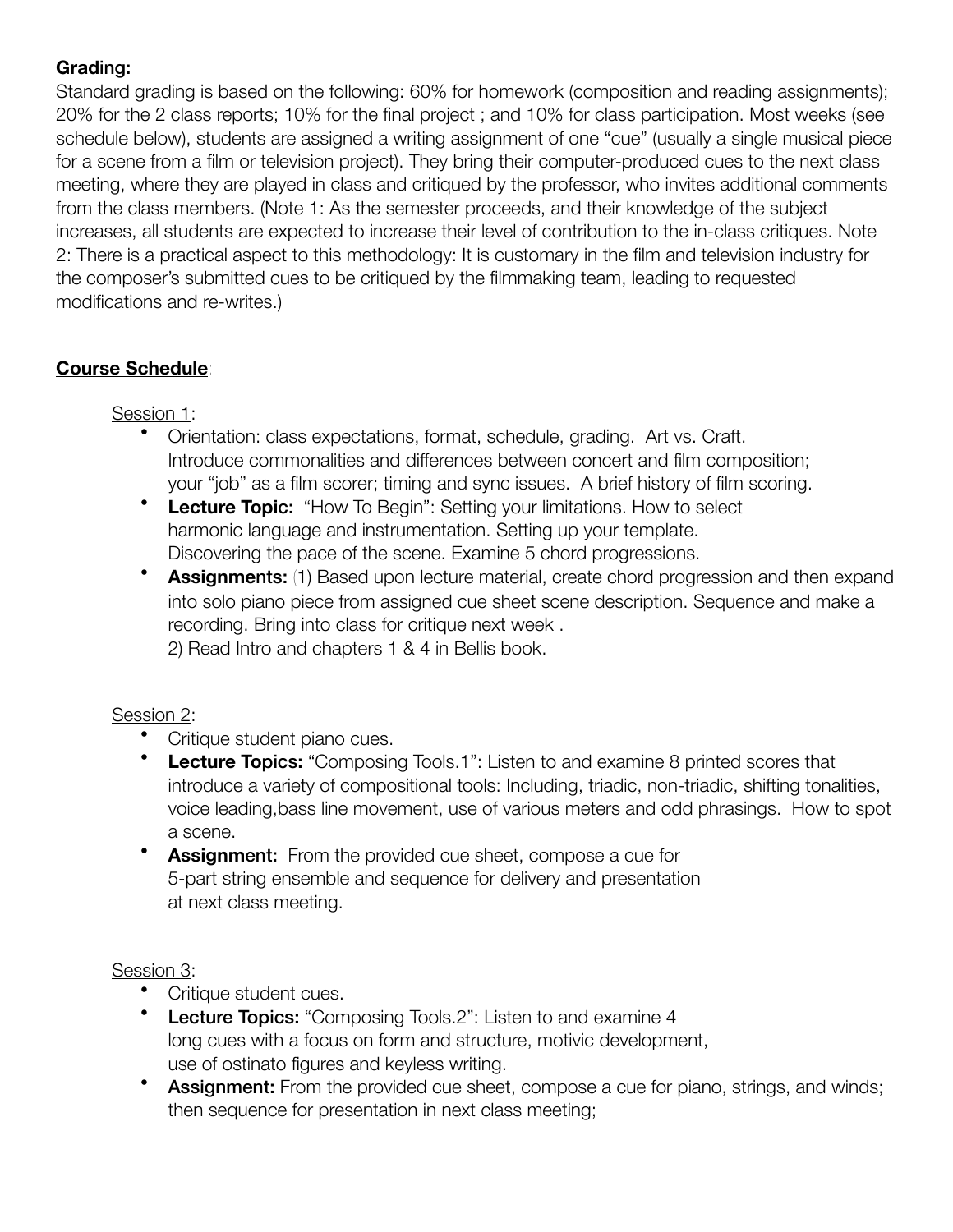Session 4:

- Critique student cues.
- Lecture Topics: "Melodic Construction": What makes them memorable and what do they have in common. Examine 13 'great' melodies and analyze. Discuss ways to break out of 2 and 4 bar phrasing
- Assignment: Compose and sequence a cue that captures a broad emotion. (We will not compose to a cue sheet or film this week). It should feature a strong melody. Present in class next week.

### Session 5:

- Critique student cues.
- **Lecture Topics:** "Orchestration": A brief history of the orchestrator. Defining the orchestration job today. From sketch (2-line to complete), to midi and audio mixes. Examine industry standard score and part preparation. Discuss instrument ranges and uses.
- Assignment: From assigned piano sketch, orchestrate and print out score and parts for prescribed ensemble. Turn in hard copies of each next week in class. (Instructor will collect them and make notes).

### Session 6:

- Share and discuss your challenges, and successes, in your assignment.
- Lecture Topics: "Composing Tools.3": 12-tone, the "drone", use of odd meters, non-triadic writing, use of synths, loops and sound design elements. Examine five cues using these techniques.
- Assignment: Compose and then sequence to video a cue for a provided clip of an scary or tension filled scene. Present in class next week.

### Session 7:

- Critique student "spooky" cues.
- Lecture Topics: "History and Gear": A brief history of the film scoring business in Los Angeles. An overview of computers, sequencing programs, including Digital Performer, Logic Cubase, and ProTools. Sequencing tricks of the trade.
- Assignments: (1) Produce an 8-10 minute report on selected film score. Include history, education and credits of the composer. Select one scene and analyze the cue. Present in class in 4 weeks. (2) Read chapter 5 of Bellis book.

### Session 8:

Lecture topic: "The Hybrid Score and The Business". How to create a large orchestral sound with limited players. Discuss career possibilities and business models, including income streams, agents, package deals, and budgeting.

• Assignments: (1) Prepare a piano sketch or midi sequence for a scene from a provided film clip. Prepare audio file of cue. (Next week we will pass this sketch to assigned partner who will orchestrate the cue for specified ensemble.

 (2) Read chapters 2 and 3 of Bellis book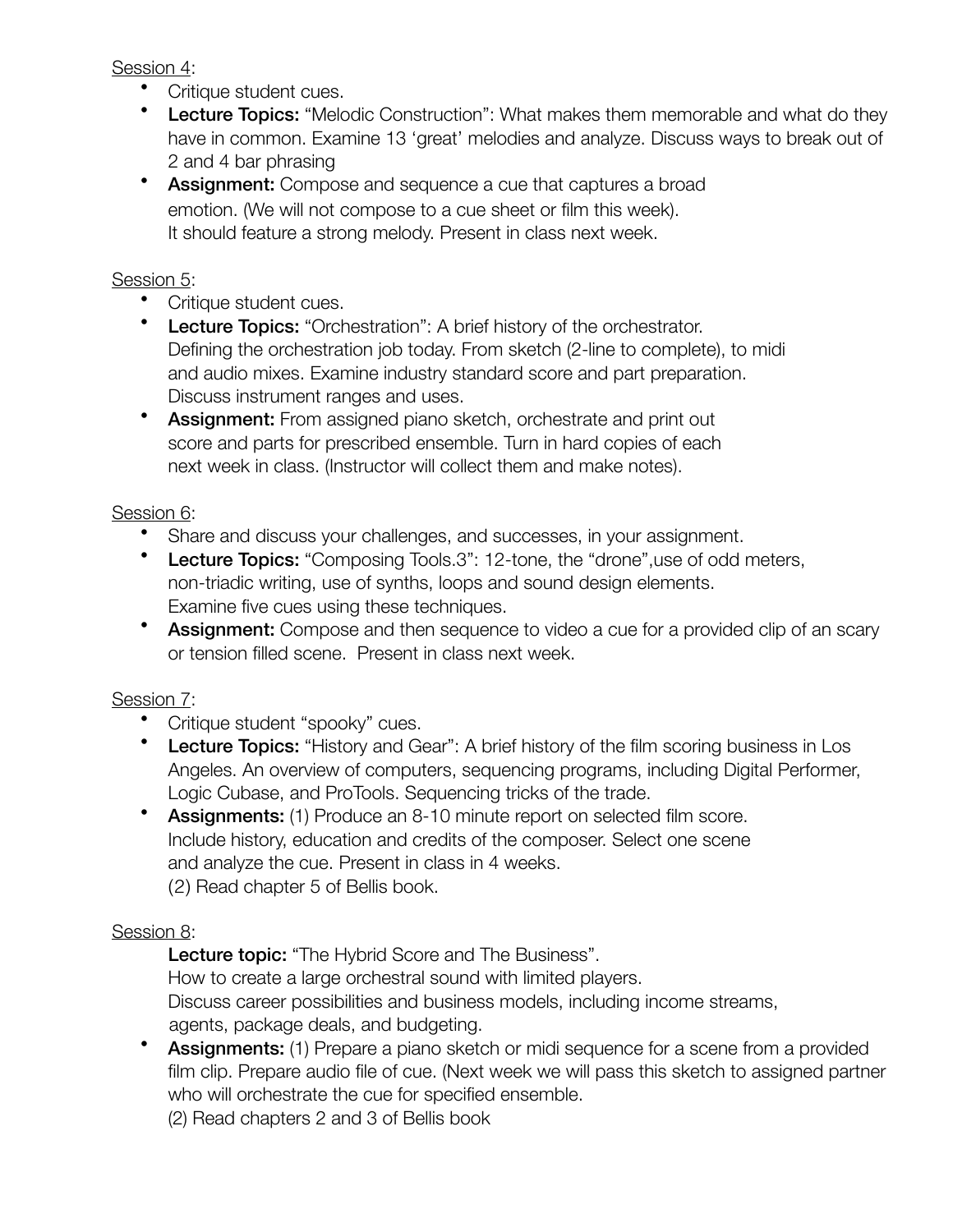### Session 9:

Students exchange sketches with their partners and discuss.

- Lecture Topics: "Recording Session Preparation": Explore how to manage your composing time and what needs to be prepared ahead of time to realize an efficient and successful recording session.
- Assignments: (1) Orchestrate a full score and prepare an audio sample of your partners cue (2) Prepare a 8-10 minute report on assigned television series. Include history, education and credits of the composer. Select one scene and analyze the cue. Present in class in 4 weeks.

## Session 10:

- Present and critique 'partner' orchestration cues.
- Lecture Topics: "Composing in a specific style" How to follow directions.
- The WBros. sound: "Sylvester & Tweety-Salieri" episode and score.
- The Disney sound: Winnie the Pooh. "Odds And Ends": Discuss any areas that students wish. (Can include composition, ethical, business, artistic vision, dramatic or technical issues.)
- Assignments: (1) Complete your movie report. (2) Prepare your TV report.

## Session 11:

- Students present their movie reports. Lecture Topic: none
- Assignment: Student will select a scene from a film of their choice. Compose, for piano or a rough mock-up, for presentation in class next week.

## Session 12:

- Critique students mock-up cues
- Lecture Topic: "Running A Session": Review everyone's role, studio setup, conductor selection, score and part preparation.
- Assignments: (1) Re-write previous week's assignment as required, then orchestrate and sequence. (2) Read chapters 6 and 7 of Bellis. (3) Complete your TV report.

## Session 13:

- Students present their TV reports
- Lecture: Differences in composing for television and video games.
- Assignment: Complete your cue.

## Session 14:

- Present your cue, including audio recording synced with film and printed out scores (for each class member). Explain your creative choices.
- Assignment: Read chapters 8 and 9 of Bellis.

## Session 15:

- Review semester materials. What did we learn?
- Discuss the Bellis book.
- Do I really want to be a film composer?